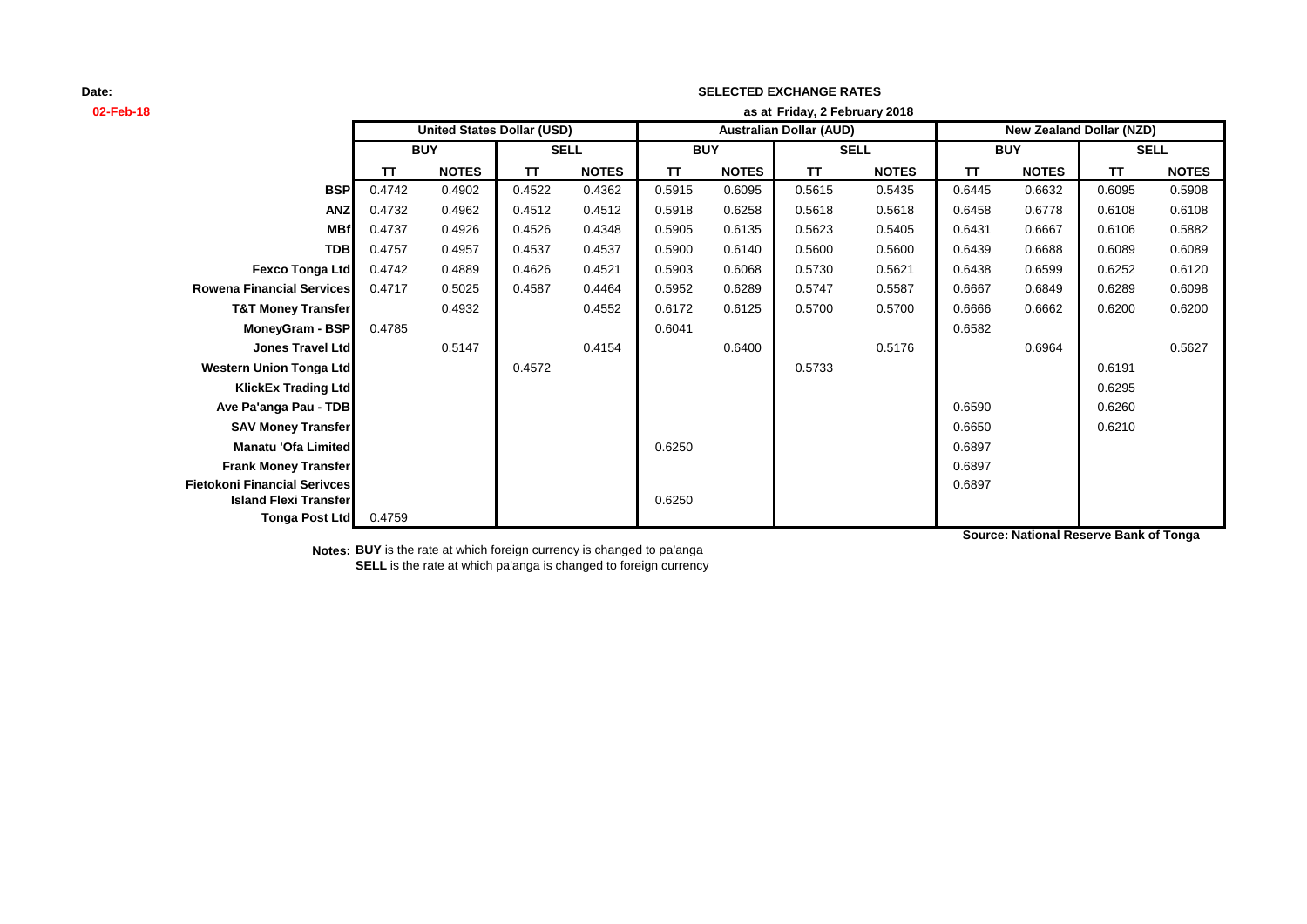## **Date:**

| 09-Feb-18                           | as at Friday, 9 February 2018     |              |             |              |                                |              |             |              |                                 |              |             |              |
|-------------------------------------|-----------------------------------|--------------|-------------|--------------|--------------------------------|--------------|-------------|--------------|---------------------------------|--------------|-------------|--------------|
|                                     | <b>United States Dollar (USD)</b> |              |             |              | <b>Australian Dollar (AUD)</b> |              |             |              | <b>New Zealand Dollar (NZD)</b> |              |             |              |
|                                     | <b>BUY</b>                        |              | <b>SELL</b> |              | <b>BUY</b>                     |              | <b>SELL</b> |              | <b>BUY</b>                      |              | <b>SELL</b> |              |
|                                     | ΤT                                | <b>NOTES</b> | TT          | <b>NOTES</b> | TΤ                             | <b>NOTES</b> | TΤ          | <b>NOTES</b> | TΤ                              | <b>NOTES</b> | TΤ          | <b>NOTES</b> |
| <b>BSP</b>                          | 0.4689                            | 0.4849       | 0.4469      | 0.4309       | 0.6021                         | 0.6201       | 0.5721      | 0.5541       | 0.6511                          | 0.6698       | 0.6161      | 0.5974       |
| <b>ANZ</b>                          | 0.4679                            | 0.4909       | 0.4459      | 0.4459       | 0.6009                         | 0.6349       | 0.5709      | 0.5709       | 0.6525                          | 0.6845       | 0.6175      | 0.6175       |
| <b>MBf</b>                          | 0.4684                            | 0.4878       | 0.4473      | 0.4292       | 0.6012                         | 0.6250       | 0.5728      | 0.5525       | 0.6498                          | 0.6711       | 0.6172      | 0.5952       |
| <b>TDB</b>                          | 0.4704                            | 0.4904       | 0.4484      | 0.4484       | 0.6007                         | 0.6247       | 0.5707      | 0.5707       | 0.6502                          | 0.6751       | 0.6152      | 0.6152       |
| <b>Fexco Tonga Ltd</b>              | 0.4689                            | 0.4833       | 0.4575      | 0.4469       | 0.6032                         | 0.6179       | 0.5853      | 0.5724       | 0.6516                          | 0.6669       | 0.6330      | 0.6184       |
| <b>Rowena Financial Services</b>    | 0.4695                            | 0.4975       | 0.4566      | 0.4405       | 0.5952                         | 0.6410       | 0.5848      | 0.5682       | 0.6667                          | 0.6944       | 0.6369      | 0.6173       |
| <b>T&amp;T Money Transfer</b>       |                                   | 0.4879       |             | 0.4499       | 0.6172                         | 0.6231       | 0.5750      | 0.5750       | 0.6666                          | 0.6728       | 0.6200      | 0.6200       |
| MoneyGram - BSP                     | 0.4747                            |              |             |              | 0.6140                         |              |             |              | 0.6641                          |              |             |              |
| <b>Jones Travel Ltd</b>             |                                   | 0.5091       |             | 0.4104       |                                | 0.6511       |             | 0.5277       |                                 | 0.7033       |             | 0.5690       |
| <b>Western Union Tonga Ltd</b>      |                                   |              | 0.4535      |              |                                |              | 0.5858      |              |                                 |              | 0.6282      |              |
| <b>KlickEx Trading Ltd</b>          |                                   |              |             |              |                                |              |             |              |                                 |              | 0.6320      |              |
| Ave Pa'anga Pau - TDB               |                                   |              |             |              |                                |              |             |              | 0.6681                          |              | 0.6347      |              |
| <b>SAV Money Transfer</b>           |                                   |              |             |              |                                |              |             |              | 0.6623                          |              | 0.6250      |              |
| <b>Manatu 'Ofa Limited</b>          |                                   |              |             |              | 0.6250                         |              |             |              | 0.6897                          |              |             |              |
| <b>Digicel Mobile Money</b>         |                                   |              |             |              |                                |              |             |              | 0.6623                          |              |             |              |
| <b>Frank Money Transfer</b>         |                                   |              |             |              |                                |              |             |              | 0.6897                          |              |             |              |
| <b>Fietokoni Financial Serivces</b> |                                   |              |             |              |                                |              |             |              | 0.6897                          |              |             |              |
| <b>Island Flexi Transfer</b>        |                                   |              |             |              | 0.6369                         |              |             |              |                                 |              |             |              |

**SELECTED EXCHANGE RATES**

**Source: National Reserve Bank of Tonga**

**Notes: BUY** is the rate at which foreign currency is changed to pa'anga **SELL** is the rate at which pa'anga is changed to foreign currency